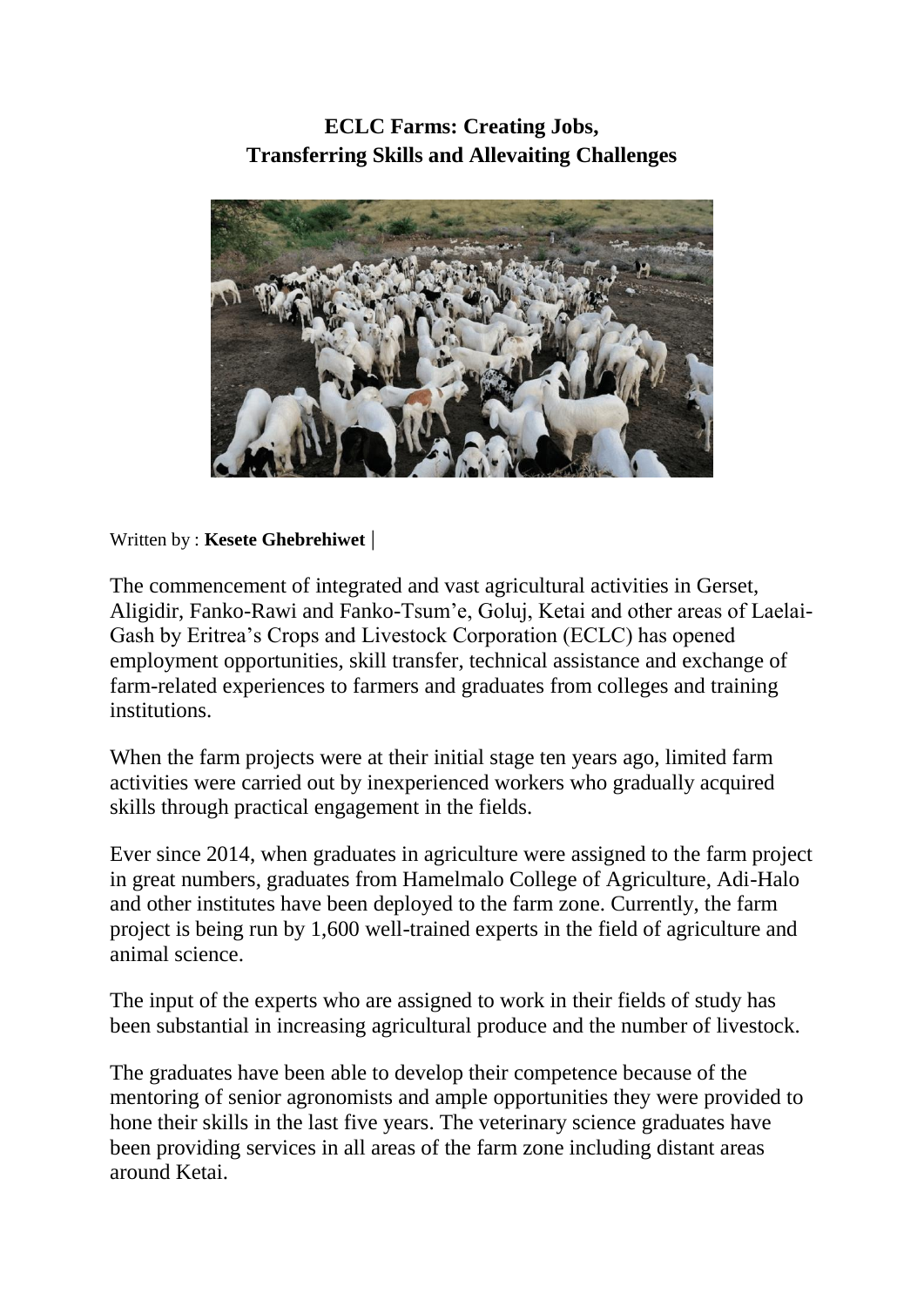Mr. Hailezgi Habte, manager of Southwest Farm Zone in Gash-Barka region, said: "What we do as regards creating employment opportunity for the inhabitants of the different farm areas is quite impressive. The people of the area are mostly nomads and they have never been accustomed to farming. Thus, we have enabled them, particularly the women, to acquire farming skills and inculcated in them the culture of working in the fields."

A number of women have been able to address their economic challenges by working in the farm fields. The Government has provided the residents of the area ample employment opportunities, and the veteran women who work in the farms have been crucial in influencing their peers to work in the farms and improve their living standards.

Currently, 1,000 individuals, 90% of whom are women, are working in different farms; at times the number reaches 3,000. The launching of the farm project has generally enabled the residents of Fesko, Gulsum, Gerset and Fanko to earn their living with ease. Some of the farm workers have become independent farmers owing to the experiences they acquired while working in the farm fields.

The ECLC has been providing pesticides to farmers in six sub-zones of the Gash-Barka region and plans to give them improved seed in the future. The corporation has also been giving veterinary service in the remotest areas of the region. Agricultural experts have been giving technical support to farmers. All services related to livestock health and agriculture have enabled the farmers to engage more in such activities.

The sub-zones of Shambiko, Molqi, Barentu, Tesenei, Goluj, Haykota and Lalai-Gash have benefited from the freely provided veterinary medicines and pesticides.

Horticulture experts deployed to work in seedlings nursery station setup in Gerset are making a difference in the provision of orange, mango, lemon and other seedlings that have been planted in the farm fields around Fanko-Rawi and Fanko-Tsum'e dams. "We are looking forward to nurturing more seedlings in a bid to meet the demands of farmers," Mr. Hailezgi said.

All the sub-zones under the Southwest Farm Zone in the region are integrated. Even though the farm areas have their own work divisions, the integration among the different plantations has been instrumental in the sharing of material and human resources. For instance, the livestock in all areas have an easy access to animal feed in such a way that the surplus in one area is shared with another farm area that has a deficit.